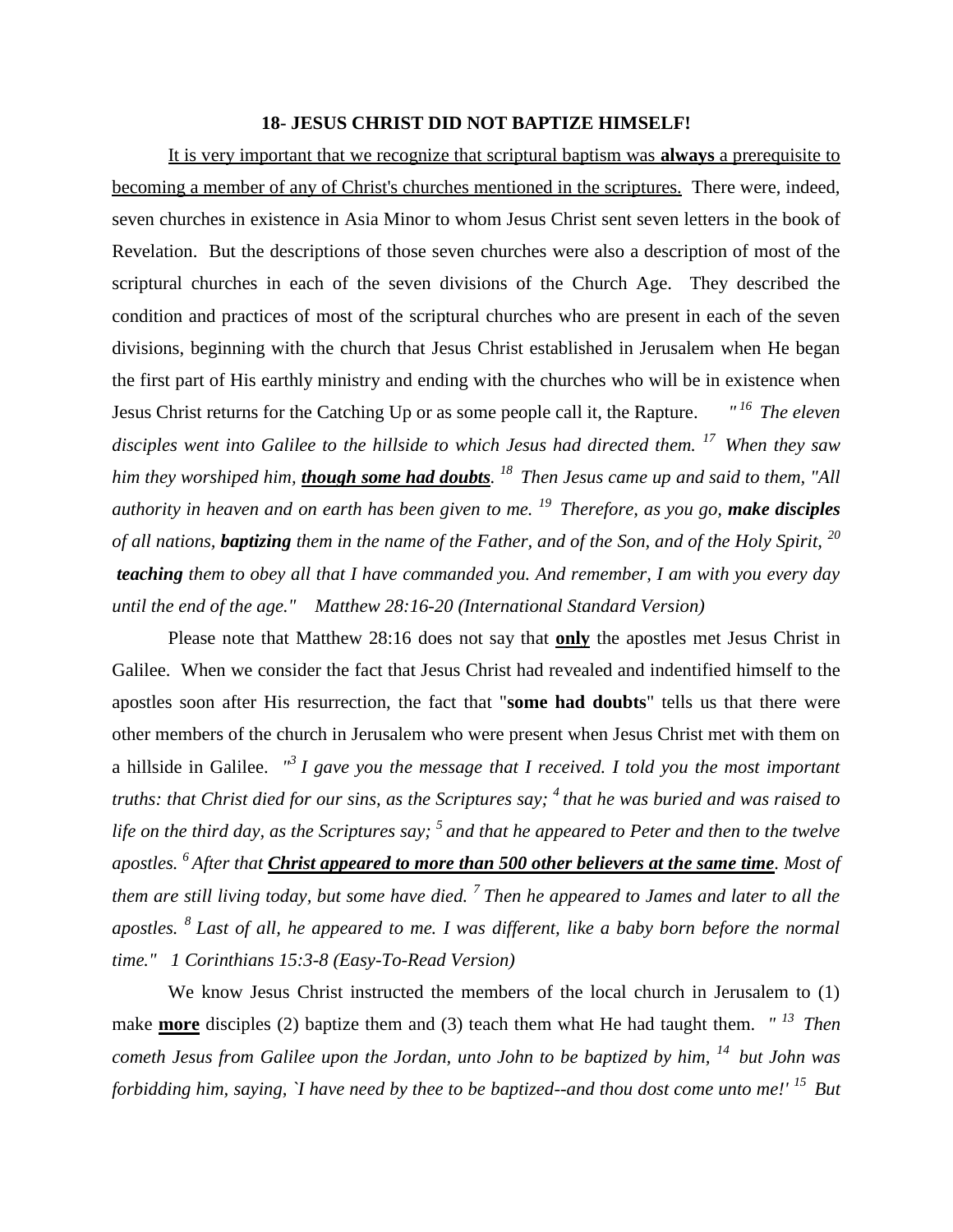*Jesus answering said to him, `Suffer now, for thus it is becoming to us to fulfill all righteousness,' then he doth suffer him. <sup>16</sup>And having been baptized, Jesus went up immediately from the water, and lo, opened to him were the heavens, and he saw the Spirit of God descending as a dove, and coming upon him, <sup>17</sup>and lo, a voice out of the heavens, saying, `This is My Son- the Beloved, in whom I did delight." Matthew 3:13-17 (Youngs Literal Translation)*

**Jesus Christ Did Not Baptize Himself!** Our Heavenly Father had given John the Baptist **the authority to baptize** in order for John the Baptist to prepare the material that Jesus Christ was going to call, organize, train, commission, authorize and empower as His priests from the time of His earthly ministry to the time of the "Catching Up" (the Rapture). Our Heavenly Father had also given His Son **the authority to baptize** in order for Jesus Christ to pass the authority to baptize on to His disciples, the local, scriptural church in Jerusalem. **Jesus Christ could not baptize Himself any more that John the Baptist could baptize himself.** That is why John the Baptist was not a member of a scriptural church. John the Baptist was killed before he could receive scriptural baptism by the authority of the church Jesus Christ established in Jerusalem. John the Baptist had been given **the authority to baptize** others but no one except Jesus Christ and the members of Christ's scriptural churches had **the authority to baptize** John the Baptist. Why didn't the disciples of John the Baptist baptize John the Baptist? Because although John the Baptist had been given the scriptural authority to baptize others, he could not pass that authority down to his disciples. Only Jesus Christ had the authority from His Father to pass His authority to baptize down to His disciples (Acts 19:1-7). *" <sup>18</sup>And Jesus came and spake unto them, saying, All power (*ἐξουσία - pronounced "ex-oo-see'-ah" in English and meaning authority) *is given unto me in heaven and in earth. <sup>19</sup>Go ye therefore, and teach all nations, baptizing them in the name of the Father, and of the Son, and of the Holy Ghost: <sup>20</sup>Teaching them to observe all things whatsoever I have commanded you: and, lo, I am with you alway, even unto the end of the world. Amen." Matthew 28:18-20 (King James Version)* 

<sup>" 18</sup> And Jesus came to them and spake unto them, saying, All **authority** hath been given *unto me in heaven and on earth. <sup>19</sup>Go ye therefore, and make disciples of all the nations, baptizing them into the name of the Father and of the Son and of the Holy Spirit: <sup>20</sup>teaching them to observe all things whatsoever I commanded you: and lo, I am with you always, even unto the end of the world." Matthew 28:18-20 (American Standard Version)*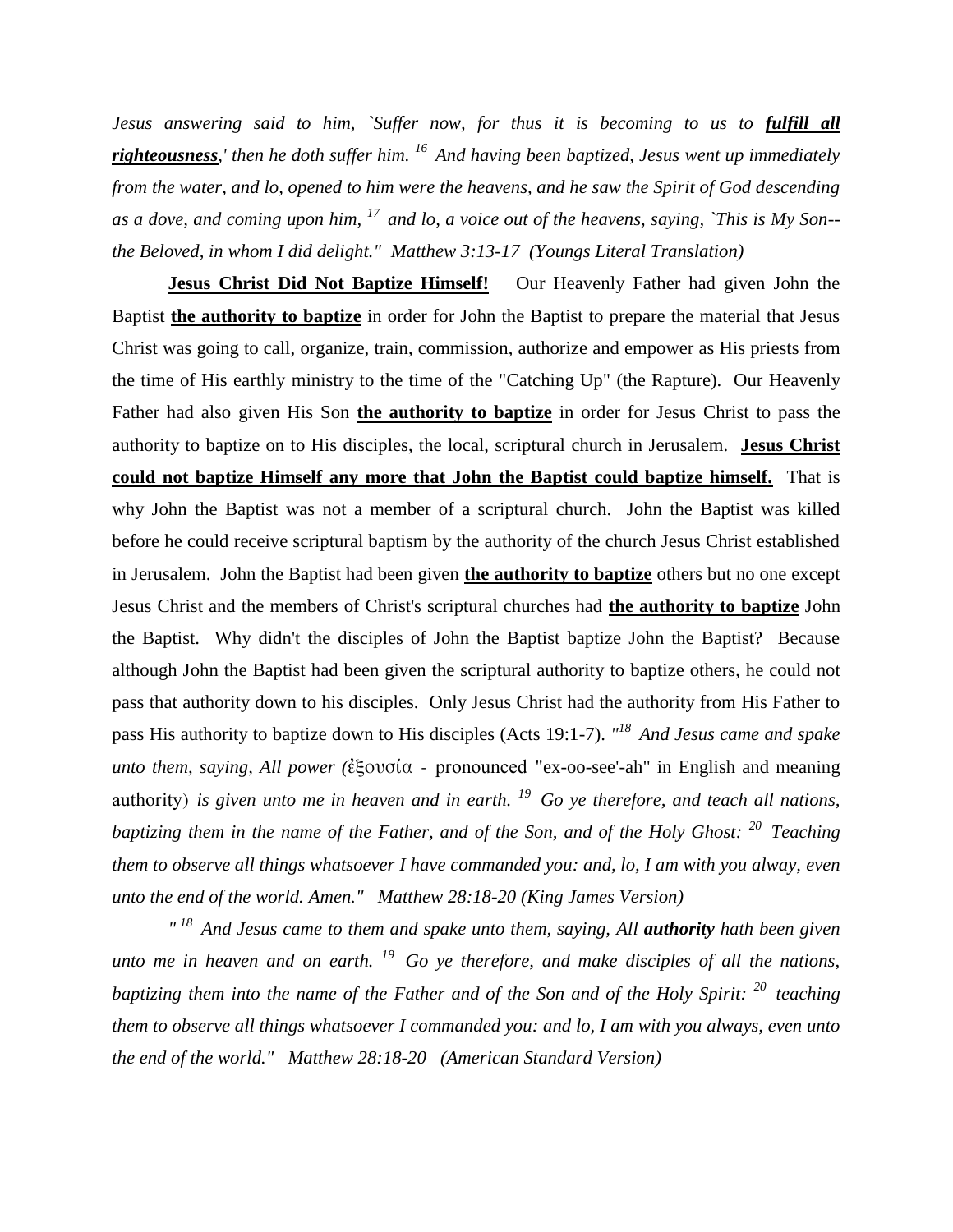*" <sup>18</sup>Mary Magdalene came and told the disciples that she had seen the Lord, and that he had spoken these things unto her. <sup>19</sup>Then the same day at evening, being the first day of the week, when the doors were shut where the disciples were assembled for fear of the Jews, came Jesus and stood in the midst, and saith unto them, Peace be unto you. <sup>20</sup>And when he had so said, he shewed unto them his hands and his side. Then were the disciples glad, when they saw the Lord. <sup>21</sup>Then said Jesus to them again, Peace be unto you: as my Father hath sent me, even so send I you." John 20:18-21 (King James Version)* 

While we are on the subject of scriptural baptism, we would like to ask two interesting questions. We should all agree that the disciples of John the Baptist were just as saved as we are. Otherwise, why would Jesus Christ call to the disciples of John the Baptist and invite them to be "fishers of men" if they were not saved? Why would Jesus Christ include some of the disciples of John the Baptist as members of the scriptural church He was establishing in Jerusalem after they came to Him when He called to them? Please recall that the Greek word "ἐκκλησία"(pronounced "ek-klay-see'-ah" in English) means "a called out assembly". Most of the time, the Greek word "ἐκκλησία" is translated "church" in the English translations.

Our first question is this. Who voted to accept those who were saved on the day of Pentecost as candidates for baptism and who voted, after their baptism, to accept them as a member of the local, New Testament church in Jerusalem? The local, scriptural church in Jerusalem voted to accept those who were saved on the day of Pentecost as candidates for baptism! The church in Jerusalem had been in existence for about **three years** before that significant day of Pentecost! We find in Acts 2:40-47, *" <sup>40</sup>And with many other words did he testify and exhort, saying, Save yourselves from this untoward generation. <sup>41</sup>Then they that gladly received his word were baptized: and the same day there were added unto them about three thousand souls. <sup>42</sup>And they continued stedfastly in the apostles' doctrine and fellowship, and in breaking of bread, and in prayers. <sup>43</sup>And fear came upon every soul: and many wonders and signs were done by the apostles. <sup>44</sup>And all that believed were together, and had all things common; <sup>45</sup>And sold their possessions and goods, and parted them to all men, as every man had need. <sup>46</sup>And they, continuing daily with one accord in the temple, and breaking bread from house to house, did eat their meat with gladness and singleness of heart, <sup>47</sup>Praising God, and having favour with all the people. And the Lord added to the church* (ἐκκλησία - pronounced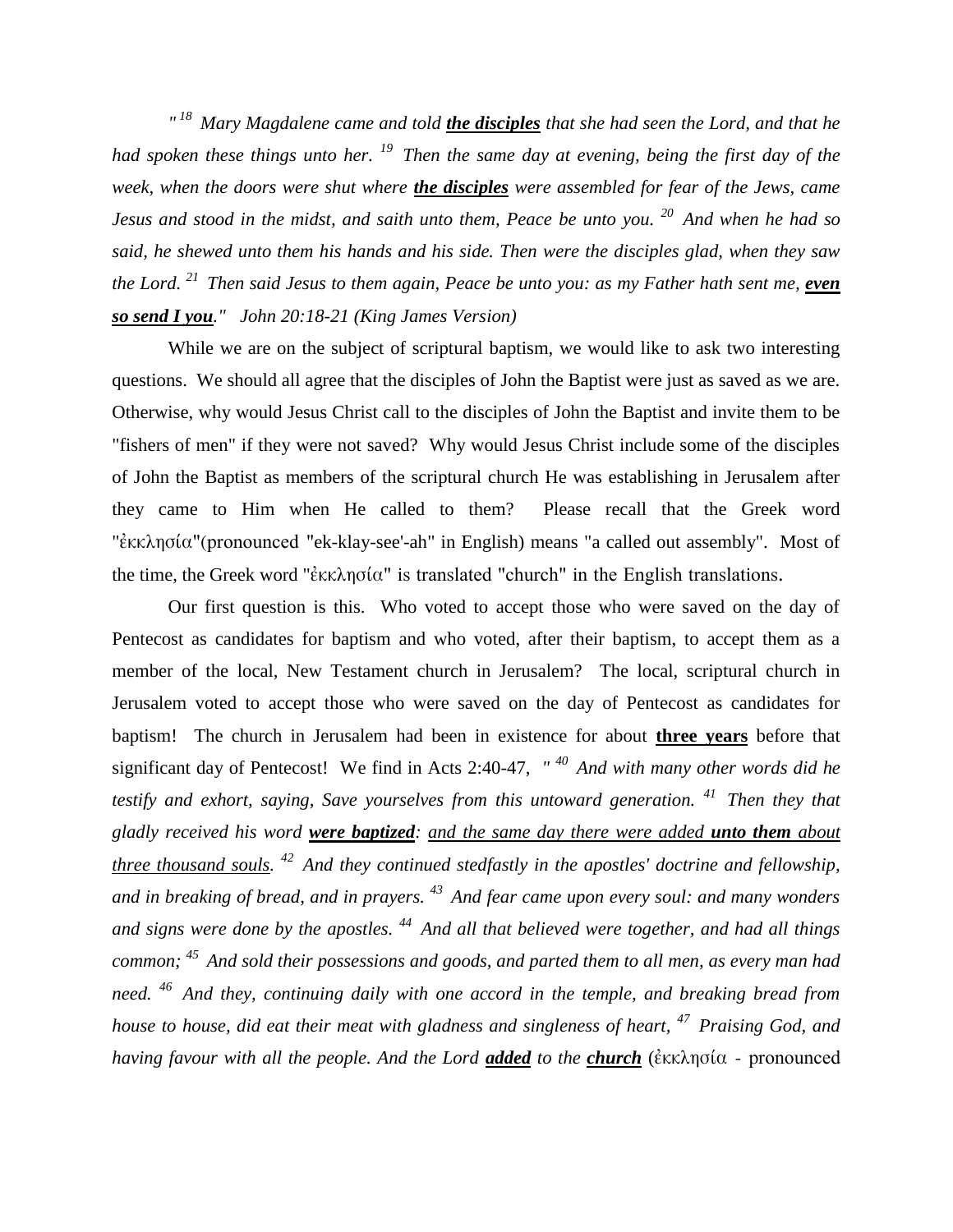"ek-klay-see'-ah" in English) *daily such as should be saved." Acts 2:40-47 (King James Version)* 

We know that some the disciples of John the Baptist choose **not** to come to Jesus when He called to them to become one of **His** disciples. We know they remained a separate group of saved people. *" <sup>14</sup>Then came to him the disciples of John, saying: Why do we and the Pharisees fast often, but thy disciples do not fast? <sup>15</sup>And Jesus said to them: Can the children of the bridegroom mourn, as long as the bridegroom is with them? But the days will come, when the bridegroom shall be taken away from them, and then they shall fast." Matthew 9:14-15 (Douay-Rheims Version, New Catholic Edition)*

Our second question is this. On the day of Pentecost, did those who chose to remain disciples of John the Baptist have a vote when the local church in Jerusalem accepted members? If your answer is that they did **not** have a vote, then you believe that there were two separate groups of saved people on the earth during and after the earthly ministry of Jesus Christ. **We agree!** Just as there were two separate groups of saved people on this earth after the Lord established the Jewish Theocracy. One group were those who had descended from the twelve tribes of Israel. The Lord brought them out of captivity in Egypt, made a contract with them, made them His priests and led them to the land of Canaan (Exodus 19:1-8). But there were other saved people living on this earth who **were not** members of the Jewish Theocracy. One group of saved people on this earth after the Lord established the Jewish Theocracy were the Midianites, descendents of Abraham and his third wife Keturah. *" <sup>1</sup>Abraham married again, and his new wife was Keturah. <sup>2</sup>She gave birth to Zimran, Jokshan, Medan, Midian, Ishbak, and Shuah. <sup>3</sup> Jokshan was the father of Sheba and Dedan. Dedan's descendants were the people of Assyria, Letush, and Leum. <sup>4</sup>The sons of Midian were Ephah, Epher, Hanoch, Abida, and Eldaah. All these were descendants of Keturah. <sup>5</sup>Abraham left everything he owned to Isaac. <sup>6</sup>But before Abraham died, he did give gifts to the sons of his other wives, then sent them to the East to be away from Isaac." Genesis 25:1-6 (New Century Version)* Do you really suppose that Abraham raised Zimran, Jokshan, Medan, Midian, Ishbak, and Shuah and did not tell them about God's glorious plan of salvation? Do you really suppose that Abraham did not urge them to repent of their sins and request that the promised Messiah pay their sin debt?

Since the establishment of the church in Jerusalem, there has also been two separate groups of saved people on the earth, even up to this day. There will still be two separate groups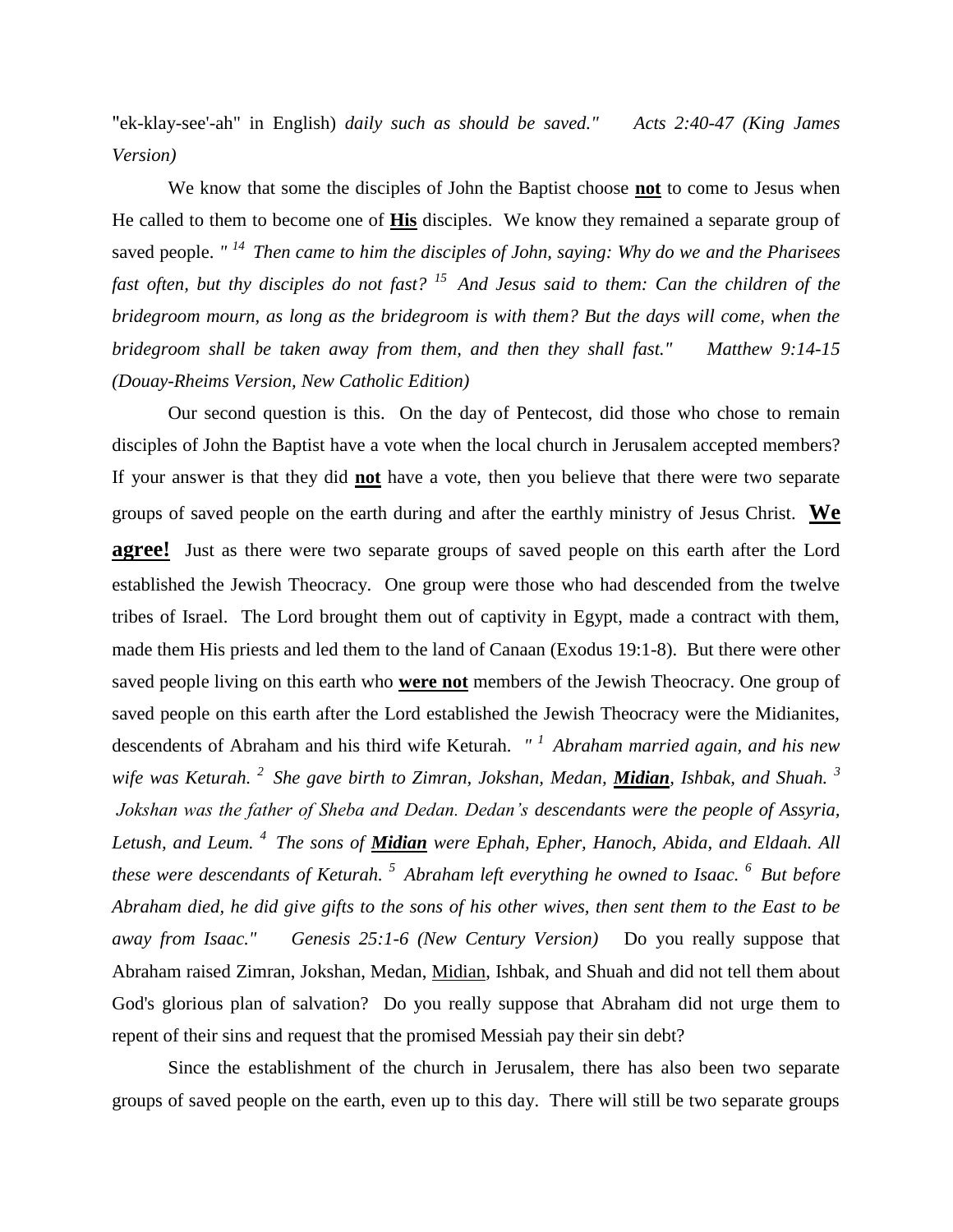of saved people during the Millennial reign of Christ and there will also be two separate groups of saved people on the New Earth. Those who search the scriptures will find that in addition to members of the Bride of Christ living in the Holy City Jerusalem on the New Earth for eternity, there will be nations of other saved people living **outside** the city also. *" <sup>22</sup>I saw no temple in the city, for its temple is the Lord God the Almighty and the Lamb. <sup>23</sup>And the city has no need of sun or moon to shine on it, for the glory of God is its light, and its lamp is the Lamb. <sup>24</sup>The nations will walk by its light, and the kings of the earth will bring their glory into it. <sup>25</sup>Its gates will never be shut by day—and there will be no night there. <sup>26</sup>People will bring into it the glory and the honor of the nations. <sup>27</sup>But nothing unclean will enter it, nor anyone who practices abomination or falsehood, but only those who are written in the Lamb's book of life." Revelation 21:22-27 (New Revised Standard Version)*

That would mean that not all of the redeemed of all the ages belong to the intuition of "the church", that is, the composite of all of the local, scriptural churches combined.. We urge you to read the paper "IS THERE A UNIVERSAL CHURCH" on our website, [http://www.bayourouge.net,](http://www.bayourouge.net/) if you have not already done so. It is very important that we recognize that when the Bible speaks of **a church** or **"the church"** it is not speaking of a universal church that is composed of all of the redeemed of all the ages, believers from every tribe, and tongue, and people, and nations. All the redeemed of all the ages, make up the Family of the Living God. At the moment a person goes to the Living God in prayer, repents of their sins and asks that the payment Jesus Christ gave on Calvary pay their sin debt, the Lord adopts them into His family. The Lord becomes their Heavenly Father and they become one of His children. There is, however, a difference between the Family of God and the Bride of Christ. All members of the Bride of Christ are members of the Family of God but not all members of the Family of God are members of the Bride of Christ.

Most people do not understand the difference between the Family of God and the Bride of Christ. Apparently they have accepted the theory of the existence of a great big, invisible universal church that all of the redeemed of all the ages, believers from every tribe, and tongue, and people, and nations belong to, because someone they highly respected taught it. Usually the reason that person taught the theory is because someone they highly respected taught it. And usually the reason that person taught the theory is because someone they highly respected taught it. And so on and so on and so on. If someone in that chain would have taken the time to verify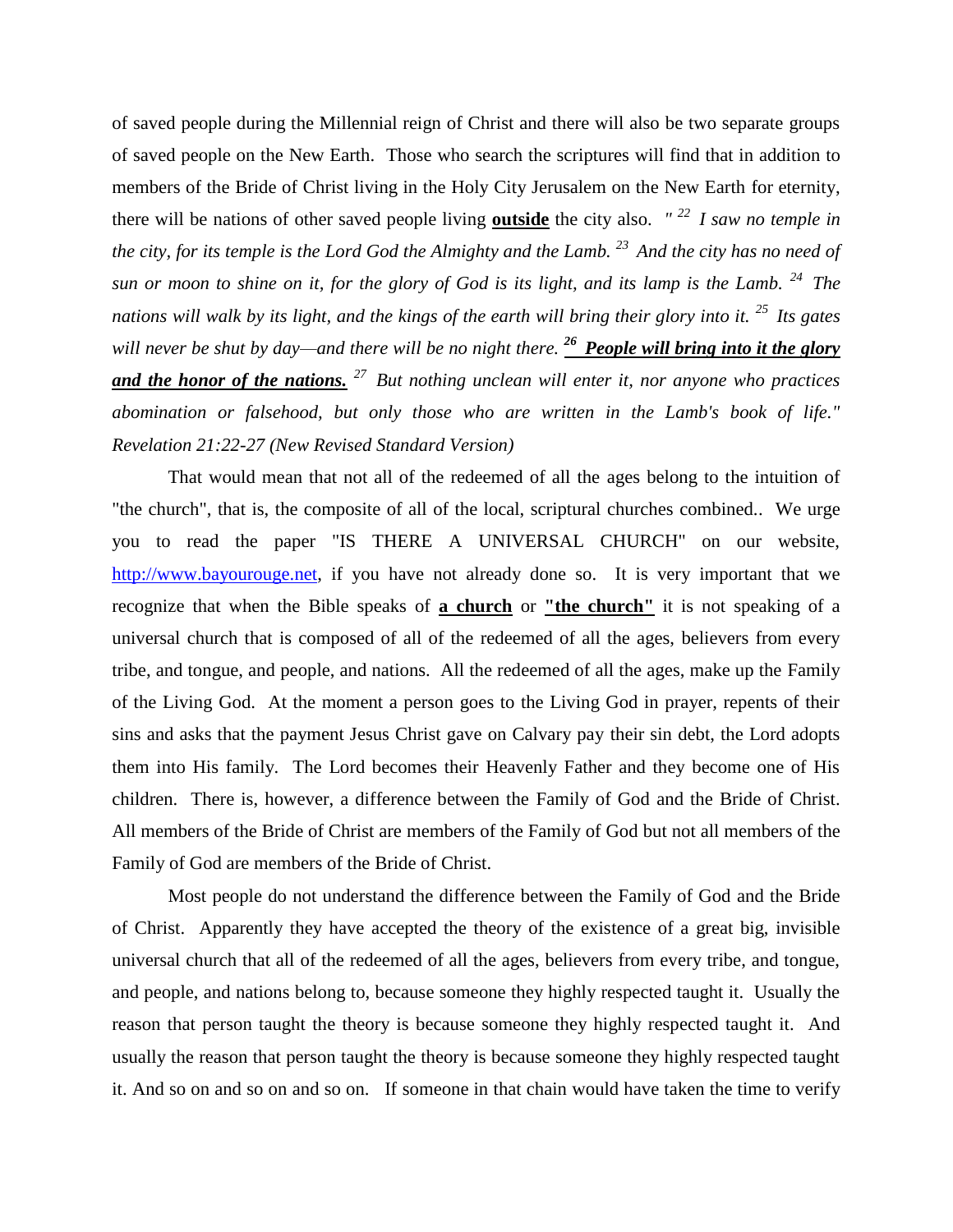what they had been told about the existence of a universal church they would have seen that the only scriptures that speak of a church are referring to either a particular local, scriptural New Testament church or to the **institution** that is composed of all the local, scriptural New Testament churches combined. In fact, if we consult the Bible we will see that **scriptural baptism was always a prerequisite to becoming a member of any of the churches mentioned in the scriptures**. We know, however, that not all of the redeemed of all the ages, believers from every tribe, and tongue, and people, and nations have received scriptural baptism.

Also, if they had searched the scriptures daily to see if the things they had been taught were so, they would have noticed that when the writer of the book of Hebrews listed the things the saved will see on the New Earth, **he listed two groups of saved people.** " *<sup>22</sup>But ye are come unto* (1) *mount Sion, and unto* (2) *the city of the Living God, the Heavenly Jerusalem, and to* (3) *an innumerable company of angels, <sup>23</sup>***(4)** *To the general assembly and church of the firstborn, which are written in Heaven, and to* (5) *God the Judge of all, and to*  **(6)** *the spirits of just men made perfect, <sup>24</sup>And to* (7) *Jesus the mediator of the new covenant, and to* (8) *the blood of sprinkling, that speaketh better things than that of Abel." Hebrews 12:22-24 (King James Version)* 

Again, the descriptions of those seven churches were also a description of the scriptural churches in each of the seven divisions of the Church Age. They described the condition and practices of Christ's scriptural churches, beginning with the church that Jesus Christ established in Jerusalem and ending with the churches who will be in existence when Jesus Christ returns for the Catching Up or as some people call it, the Rapture.

Those seven churches represented all of Christ's scriptural churches and the information that the Book of Revelation reveals has continued to be distributed among Jesus Christ's scriptural churches in all divisions of the Church Age, even to our present day.

Does the following scripture sound like it refers to a universal group composed of all of the redeemed of all the ages, believers from every tribe, and tongue, and people, and nations or does it sound like it refers to a local, visible, scriptural church? *" <sup>41</sup>Then those who gladly received his word were baptized; and that day about three thousand souls were added to them. <sup>42</sup> And they continued steadfastly in the (1) apostles' doctrine and (2) fellowship, in the (3) breaking of bread, and in (4) prayers. <sup>43</sup>Then fear came upon every soul, and many wonders*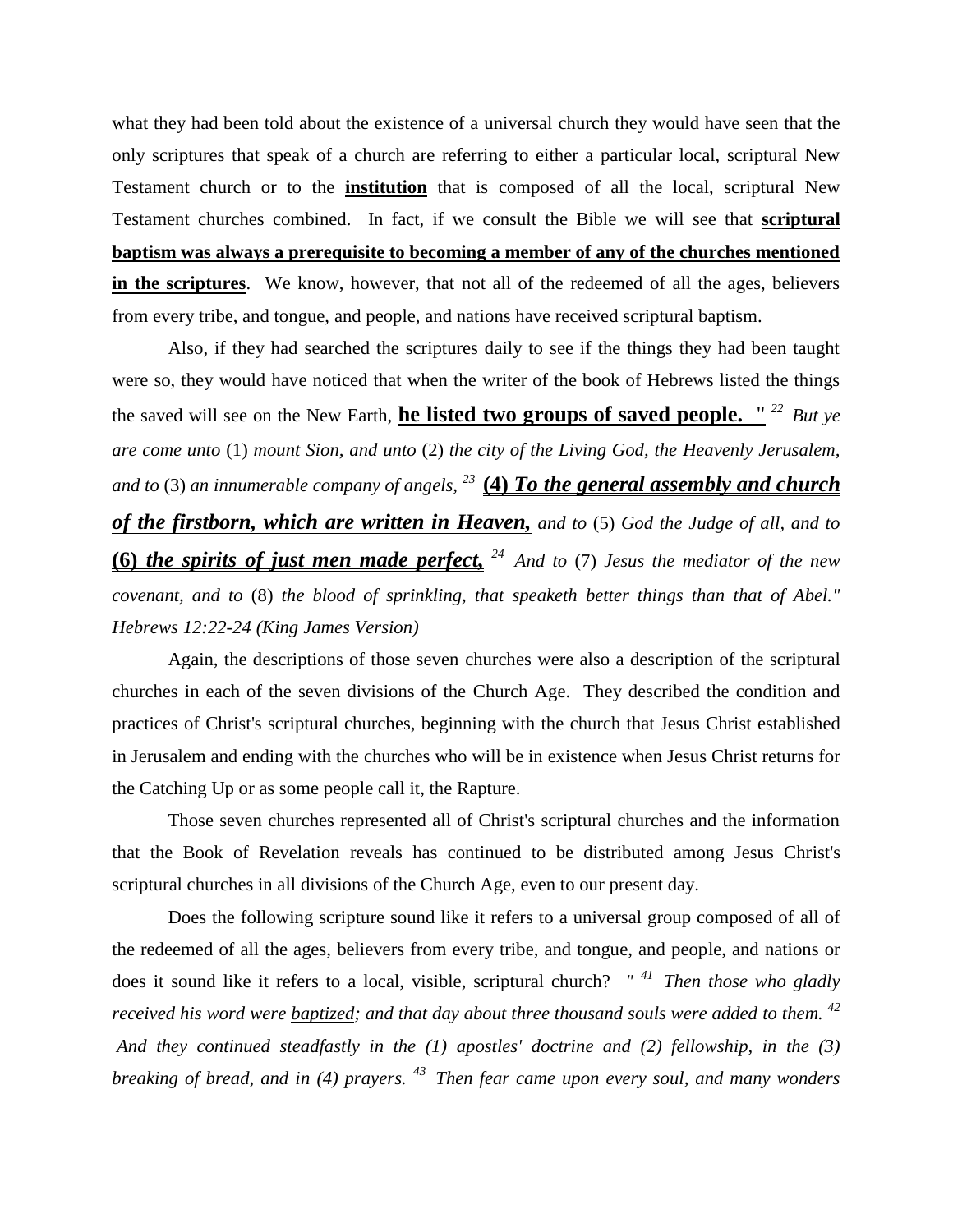*and signs were done through the apostles. <sup>44</sup>Now all who believed were together, and had all things in common, <sup>45</sup> and sold their possessions and goods, and divided them among all, as anyone had need. <sup>46</sup>So (a) continuing daily with one accord in the temple, and (b) breaking bread from house to house, they ate their food with gladness and simplicity of heart, <sup>47</sup> (c) praising God and (d) having favor with all the people. And the Lord added to the church (*ἐκκλησία - pronounced in English, ek-klay-see'-ah ) *daily those who were being saved." Acts 2:41-47 (New King James Version)* 

Again, the Greek word "ἐκκλησία" (pronounced in English, "ek-klay-see'-ah") refers to a **called out** assembly. As we shared in other places in this paper, during His earthly ministry, Jesus Christ **called out**, organized, trained, authorized, commissioned and empowered another group to be His priests from the time of His earthly ministry to the time of the "Catching Up" (the Rapture). How soon did He organize that group into a scriptural church? How soon did that group receive the authority to baptize others into their membership? *" <sup>22</sup>After these things came Jesus and his disciples into the land of Judaea; and there he tarried with them, and baptized. <sup>23</sup> And John also was baptizing in Aenon near to Salim, because there was much water there: and they came, and were baptized. <sup>24</sup>For John was not yet cast into prison. <sup>25</sup>Then there arose a question between some of John's disciples and the Jews about purifying. <sup>26</sup>And they came unto John, and said unto him, Rabbi, he that was with thee beyond Jordan, to whom thou barest witness, behold, the same baptizeth, and all men come to him. <sup>27</sup>John answered and said, A man can receive nothing, except it be given him from heaven. <sup>28</sup>Ye yourselves bear me witness, that I said, I am not the Christ, but that I am sent before him. <sup>29</sup>He that hath the bride is the bridegroom: but the friend of the bridegroom, which standeth and heareth him, rejoiceth greatly because of the bridegroom's voice: this my joy therefore is fulfilled. <sup>30</sup>He must increase, but I must decrease. <sup>31</sup>He that cometh from above is above all: he that is of the earth is earthly, and speaketh of the earth: he that cometh from heaven is above all. <sup>32</sup>And what he hath seen and heard, that he testifieth; and no man receiveth his testimony. <sup>33</sup>He that hath received his testimony hath set to his seal that God is true. <sup>34</sup>For he whom God hath sent speaketh the words of God: for God giveth not the Spirit by measure unto him. <sup>35</sup>The Father loveth the Son, and hath given all things into his hand. <sup>36</sup>He that believeth on the Son hath everlasting life: and he that believeth not the Son shall not see life; but the wrath of God abideth on him. <sup>1</sup>When therefore the Lord knew how the Pharisees had heard that Jesus made and baptized more*